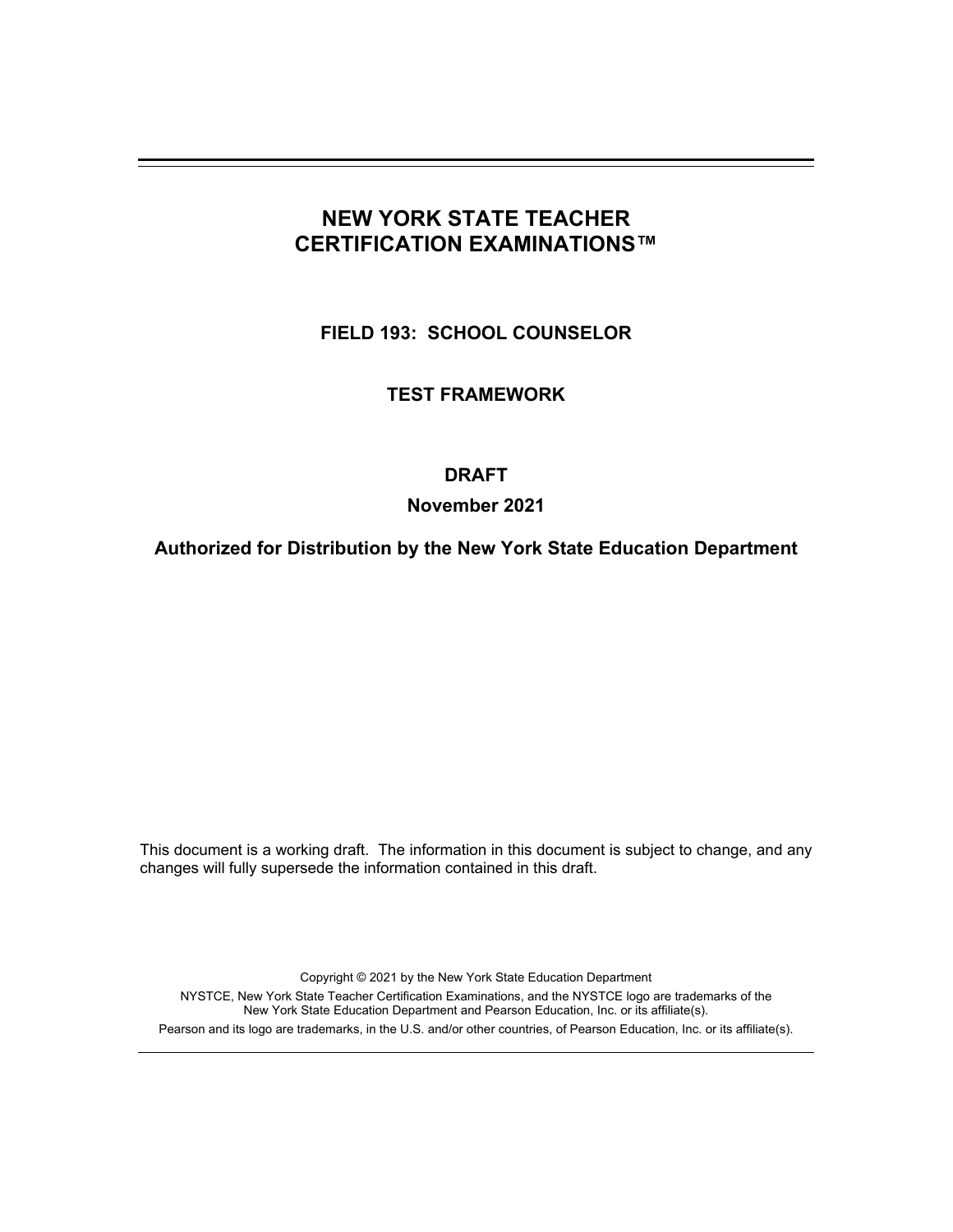# **NEW YORK STATE TEACHER CERTIFICATION EXAMINATIONS™**

# **FIELD 193: SCHOOL COUNSELOR TEST DESIGN**

 This test consists of selected-response items and one extended constructed-response item. Both types of items measure content knowledge and pedagogical content knowledge. The constructed-response item is scenario-based and requires the analysis of one or more artifacts (e.g., referral form, assessment results, an excerpt from teacher or family notes).

 The selected-response items count for 80% of the total test score and the constructed- response item counts for 20% of the total test score, as indicated in the table that follows. Each selected-response item counts the same toward the total test score. The percentage table that follows. of the total test score derived from the constructed-response item is also indicated in the

 The total testing time is 195 minutes. Candidates are free to set their own pace during the test administration. The following estimates were used to determine the total test time:

- The selected-response items are designed with the expectation of a response time up to 135 minutes.
- The constructed-response item is designed with the expectation of a response time up to 60 minutes.

 Further information regarding the content of each competency can be found in the test framework.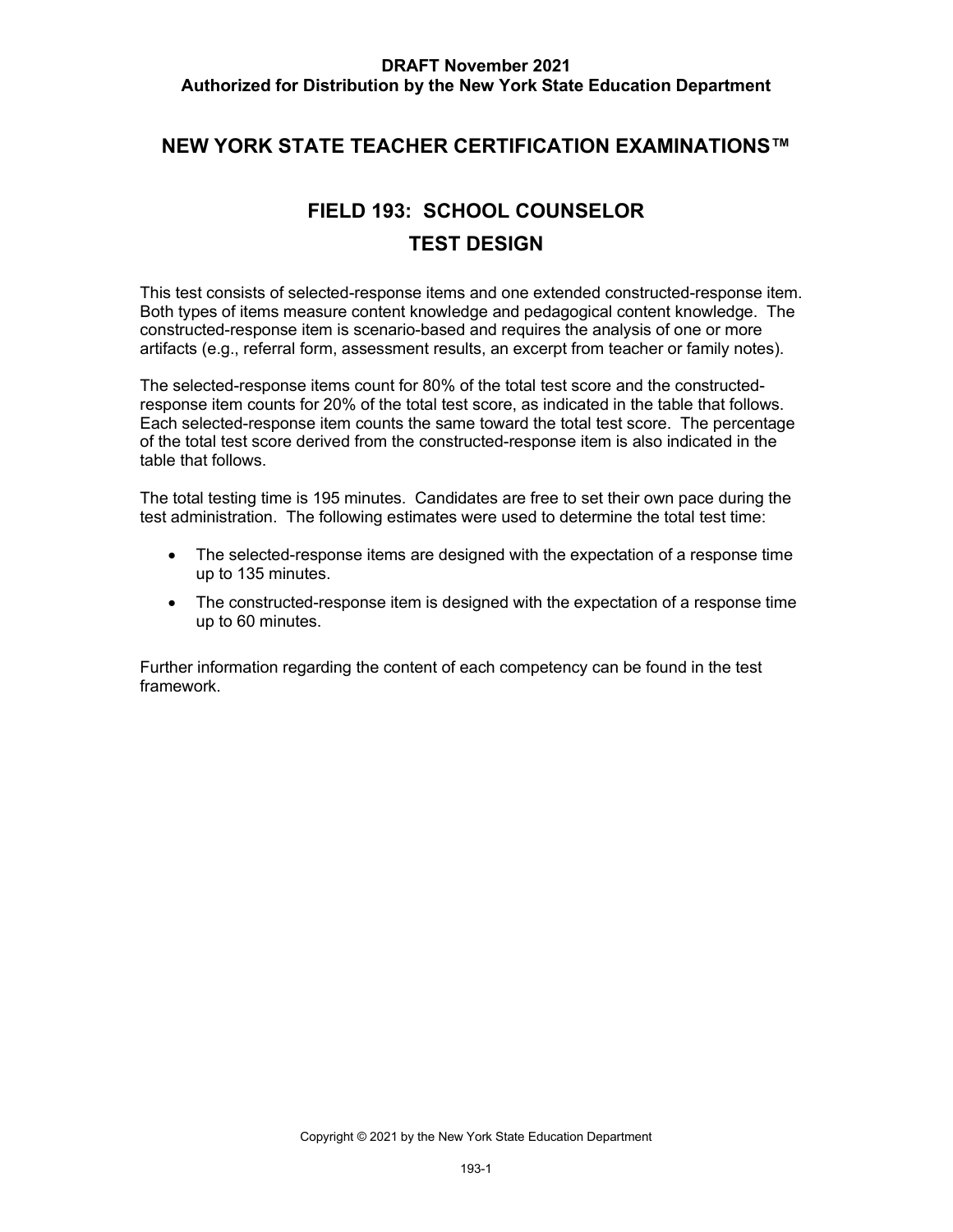| <b>FIELD 193: SCHOOL COUNSELOR</b> |
|------------------------------------|
| <b>TEST DESIGN</b>                 |

|                                                                                                                    | <b>Selected-Response</b>          |                                                   | <b>Constructed-Response</b> |                                                   |
|--------------------------------------------------------------------------------------------------------------------|-----------------------------------|---------------------------------------------------|-----------------------------|---------------------------------------------------|
| Competency                                                                                                         | Approximate<br>Number of<br>Items | Approximate<br>Percentage of<br><b>Test Score</b> | Number of<br>Items          | Approximate<br>Percentage of<br><b>Test Score</b> |
| 0001 Foundations and<br><b>Theories of School</b><br>Counseling                                                    | 10                                | 9%                                                |                             |                                                   |
| 0002 Human Development<br>and Learning                                                                             | 11                                | 10%                                               |                             |                                                   |
| 0003 Development,<br>Management, and<br>Evaluation of a Data-<br><b>Driven School</b><br><b>Counseling Program</b> | 13                                | 11%                                               |                             |                                                   |
| 0004 Assessment and<br>Intervention to Address<br>Individual, Group, and<br><b>Schoolwide Needs</b>                | 13                                | 11%                                               |                             |                                                   |
| 0005 Individual Planning to<br>Promote College and<br><b>Career Readiness</b>                                      | 11                                | 10%                                               |                             |                                                   |
| 0006 Responsive Services<br>and Crisis Prevention<br>and Intervention                                              | 11                                | 10%                                               |                             |                                                   |
| 0007 Consultation and<br>Collaboration for a<br>Supportive School<br>Environment                                   | 11                                | 10%                                               |                             |                                                   |
| 0008 Legal, Ethical, and<br><b>Professional Standards</b><br><b>Guiding School</b><br>Counseling                   | 10                                | 9%                                                |                             |                                                   |
| 0009 Analysis, Synthesis,<br>and Application                                                                       |                                   |                                                   | 1                           | 20%                                               |
| <b>Total</b>                                                                                                       | 90                                | 80%                                               | 1                           | 20%                                               |

Copyright © 2021 by the New York State Education Department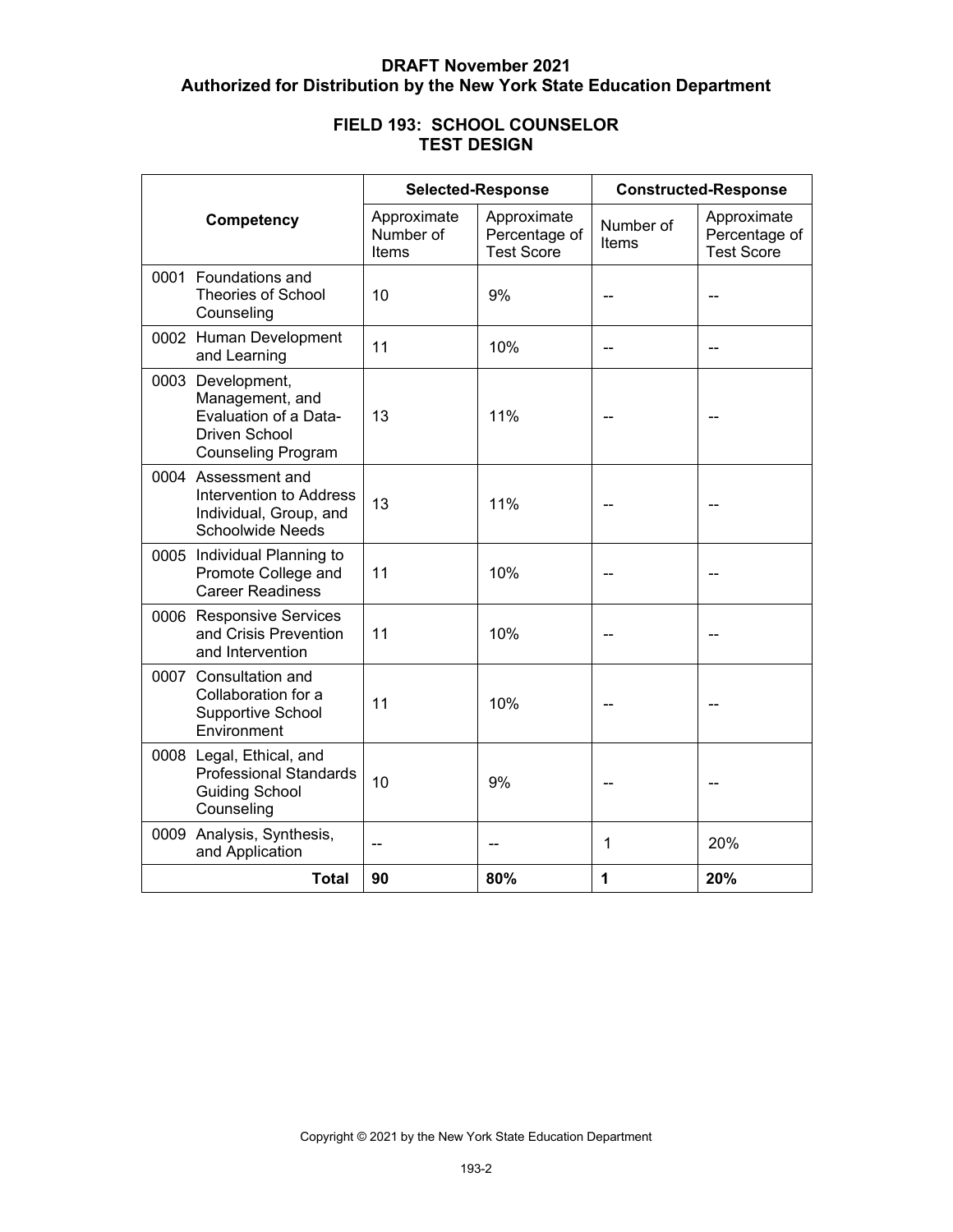# **NEW YORK STATE TEACHER CERTIFICATION EXAMINATIONS™**

# **FIELD 193: SCHOOL COUNSELOR TEST FRAMEWORK**

Foundations and Theories of School Counseling Human Development and Learning Development, Management, and Evaluation of a Data-Driven School Counseling Program Assessment and Intervention to Address Individual, Group, and Schoolwide Needs Individual Planning to Promote College and Career Readiness Responsive Services and Crisis Prevention and Intervention Consultation and Collaboration for a Supportive School Environment Legal, Ethical, and Professional Standards Guiding School Counseling Analysis, Synthesis, and Application

 college/career development domains. School Counselors have comprehensive know how to work collaboratively to address individual, group, and schoolwide needs. a broad range of backgrounds and needs. School Counselors work closely in supporting students and their families/family systems, including but not limited to parents, guardians, the broader educational program of the school. School Counselors skillfully apply best members of the school community in these processes. School Counselors act as leaders, The New York State School Counselor possesses the knowledge and skills required to help all students achieve their full potential in the academic, social-emotional, and knowledge of individual and group counseling theories, techniques, and practices and School Counselors use research- and evidence-based instructional strategies and apply relevant counseling theory to provide preventive and responsive services to students with grandparents, foster parents, and caregivers, whether temporary or permanent, traditional or nontraditional, through comprehensive services and interventions. School Counselors model and promote collaborative planning to integrate counseling content and goals into practices in the development, management, and evaluation of the comprehensive school counseling program, resources, and services and use a variety of strategies to include advocates, and change agents in schools who recognize and apply legal, ethical, and professional responsibilities and expectations related to the comprehensive school counseling program.

 reviewed journal. "Evidence-based" refers to strategies empirically shown to improve learner outcomes, though not necessarily based on systematic experiments or published As used in this document, the term "research-based" refers to those practices that have been shown to be effective in improving learner outcomes through systematic observation or experiment, rigorous data analysis, ability to replicate results, and publication in a peerin a peer-reviewed journal.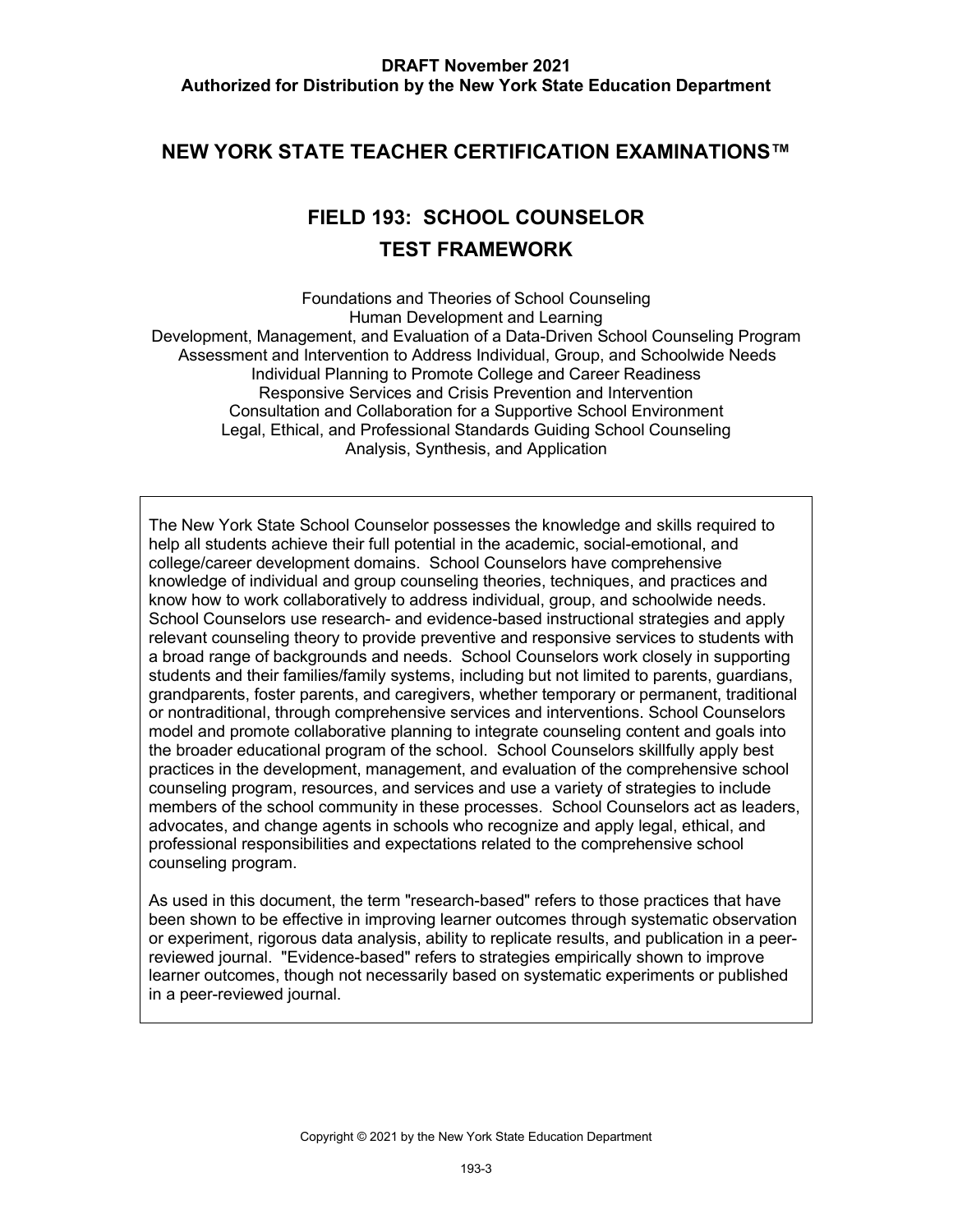## **FIELD 193: SCHOOL COUNSELOR TEST FRAMEWORK**

## **COMPETENCY 0001—FOUNDATIONS AND THEORIES OF SCHOOL COUNSELING**

#### Performance Expectations

 developmental school counseling program. The School Counselor understands theories of individual and group counseling and how to apply the theories in the educational setting. counseling strategies to facilitate equitable access to educational opportunities. The School Counselor engages in continuous professional learning to stay informed about current issues counseling program reflects current best practices. The New York State School Counselor possesses comprehensive knowledge of the historical foundations of school counseling and the principles of a comprehensive The School Counselor recognizes the importance of multicultural counseling competencies in meeting the needs of diverse school communities and applies culturally responsive and emerging trends in the field and uses this information to ensure that the school

- demonstrates knowledge of the history and philosophy of school counseling, comprehensive school counseling programs, and the comprehensive developmental school counseling concept
- demonstrates knowledge of theories and models of individual counseling and the application of individual counseling theories in the educational setting
- demonstrates knowledge of theories of group counseling and the application of group counseling theories in the educational setting
- demonstrates knowledge of group dynamics, group processes, developmental stage theories, and group members' roles and behaviors in an educational setting
- applies knowledge of research-based practices, evidence-based practices, theories, techniques, and skills associated with specific school counseling approaches
- demonstrates knowledge of theories of culturally responsive counseling, identity development, family systems, and social justice
- demonstrates knowledge of multicultural considerations in school counseling and when and how to apply culturally responsive strategies
- identifies current trends and issues in school counseling and methods for incorporating current trends into the school counseling program
- demonstrates knowledge of community, institutional, and environmental factors and social inequities that can influence students' academic success and overall development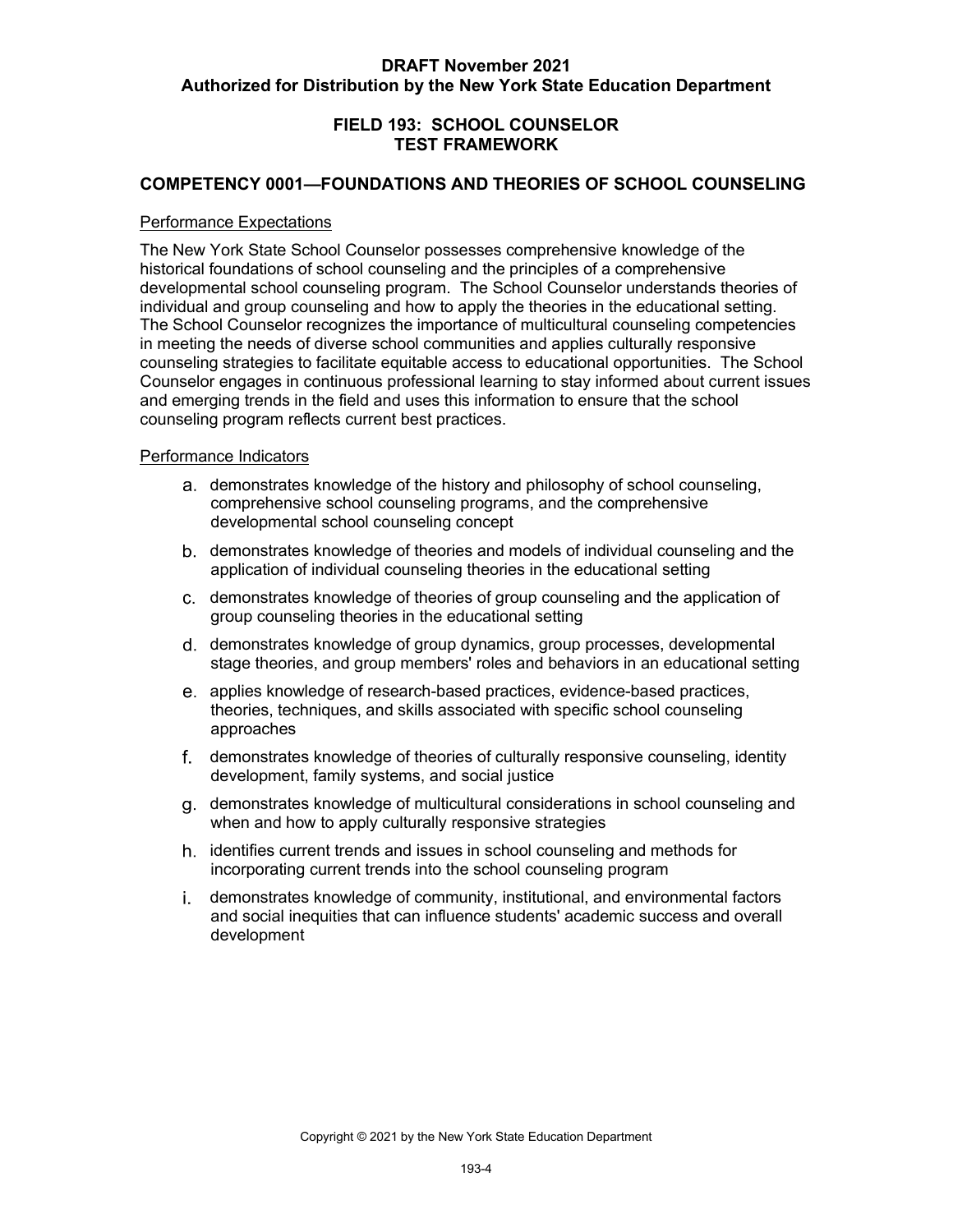## **FIELD 193: SCHOOL COUNSELOR TEST FRAMEWORK**

#### **COMPETENCY 0002—HUMAN DEVELOPMENT AND LEARNING**

#### Performance Expectations

 The New York State School Counselor understands theories and progressions of child and adolescent development across domains. The School Counselor applies knowledge to identify and implement developmentally appropriate activities and experiences that will facilitate all students' development. The School Counselor understands the learning process, including individual, environmental, and cultural factors that influence learning. maximize student learning and development, the School Counselor works with educators and stakeholders to implement strategies to identify and address challenges and strengths in the learning process and promote students' overall development. The School Counselor recognizes the uniqueness of each student and implements practices that are responsive to Using a whole-child and growth-mindset approach and knowledge of interventions that students' specific learning needs and approaches to learning in order to promote all students' success.

- demonstrates knowledge of theories of child and adolescent development and cognitive domains; developmental challenges at different stages of development; developmental progressions in the social, emotional, physical, language, and and how to support students' development across domains
- applies knowledge of learning theories, how students construct knowledge and acquire skills, and how students' development in the various domains can influence learning
- demonstrates knowledge of the characteristics and effects of the cultural and environmental contexts of the student and the student's family and community, (e.g., disability, giftedness, at-risk status) including cultural and linguistic diversity, socioeconomic level, trauma/adverse childhood experiences, abuse/neglect, substance abuse, and exceptionality
- applies knowledge of how to plan and implement developmentally appropriate activities and experiences that are responsive to individual and group needs and facilitate optimal development and wellness across the life span
- demonstrates knowledge of how various factors (e.g., performance levels, development, learning, social skills, behavior, and relationships stereotyping, family, socioeconomic status, gender identity, racism) can influence
- demonstrates knowledge of research-based and evidence-based interventions that maximize learning; early signs and indicators of learning challenges, strengths, and needs, assets, and individual approaches to learning aptitudes; and strategies that take into consideration students' specific learning
- demonstrates knowledge of systems of oppression and forms of diversity (e.g., culture, race, ethnicity, language, religion, age, sexual orientation, socioeconomic status, family structure, gender identity); how systems of oppression and diversity influence student learning; and the implications of systems of oppression and diversity for teaching and learning, including the effects of racism, bias, and stereotyping in the educational environment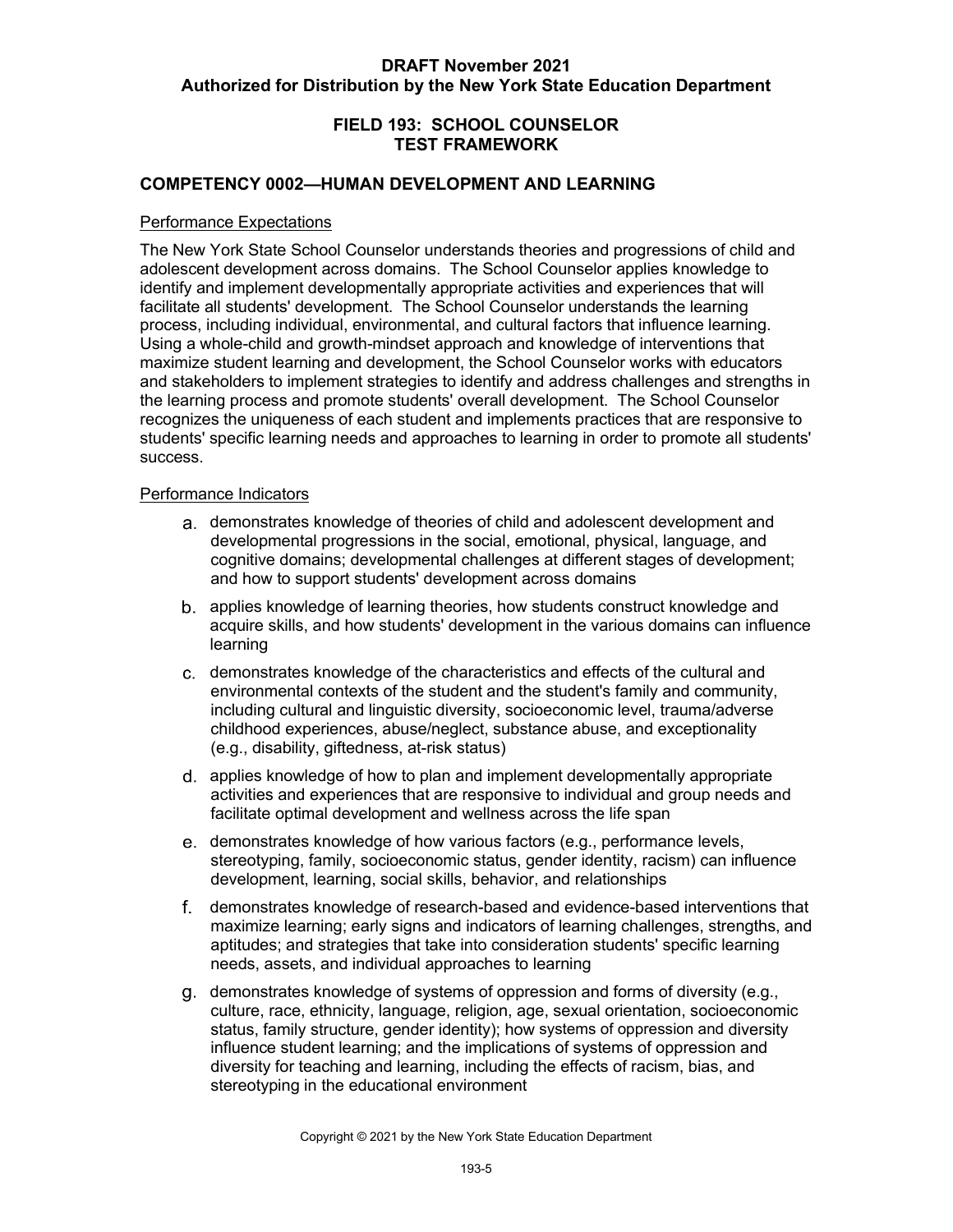## **FIELD 193: SCHOOL COUNSELOR TEST FRAMEWORK**

 applies knowledge of principles of motivation, functions of behavior, and research-based and evidence-based practices that promote motivation and engagement

## **COMPETENCY 0003—DEVELOPMENT, MANAGEMENT, AND EVALUATION OF A DATA-DRIVEN SCHOOL COUNSELING PROGRAM**

#### Performance Expectations

 based program management processes and procedures. The School Counselor how to design, implement, and evaluate those components in collaboration with the larger school community. The School Counselor engages in ongoing data collection and analysis to identify needs; to address gaps in achievement, access, and opportunity; and to help ensure that all students achieve their full potential. The School Counselor applies strategies The New York State School Counselor demonstrates comprehensive knowledge of needsunderstands the components of an effective comprehensive school counseling program and for allocating time and resources to fulfill the vision, mission, goals, and objectives of the comprehensive school counseling program and the school.

- demonstrates knowledge of strategies for and factors to consider in developing a meaningful, purposeful, and data-driven vision and mission statement for the comprehensive school counseling program
- applies knowledge of goals and procedures associated with a school counseling and other forms of data to identify needs, priorities, goals, and objectives for the program needs assessment and how to analyze the results of a needs assessment school counseling program
- effective school counseling program that aligns with district, state, and national (e.g., advisory committee, management system) demonstrates understanding of the organizational structure and components of an standards as well as procedures for establishing school counseling protocols
- applies knowledge of principles and procedures for planning, organizing, equitable access to and provision of school counseling services to all students implementing, and evaluating the school counseling program and ensuring
- and analysis to evaluate, adapt, improve, and assess the effectiveness of the applies knowledge of processes and techniques (e.g., disaggregating data according to student demographic factors) for engaging in ongoing data collection comprehensive school counseling program
- effective methods for presenting program evaluation data applies knowledge of criteria for evaluating school counseling programs and
- demonstrates knowledge of planning, organization, and management tasks that support activities of the school counseling program, including collaborative planning and preparation of a school counseling action plan and calendar that reflect appropriate time commitments and priorities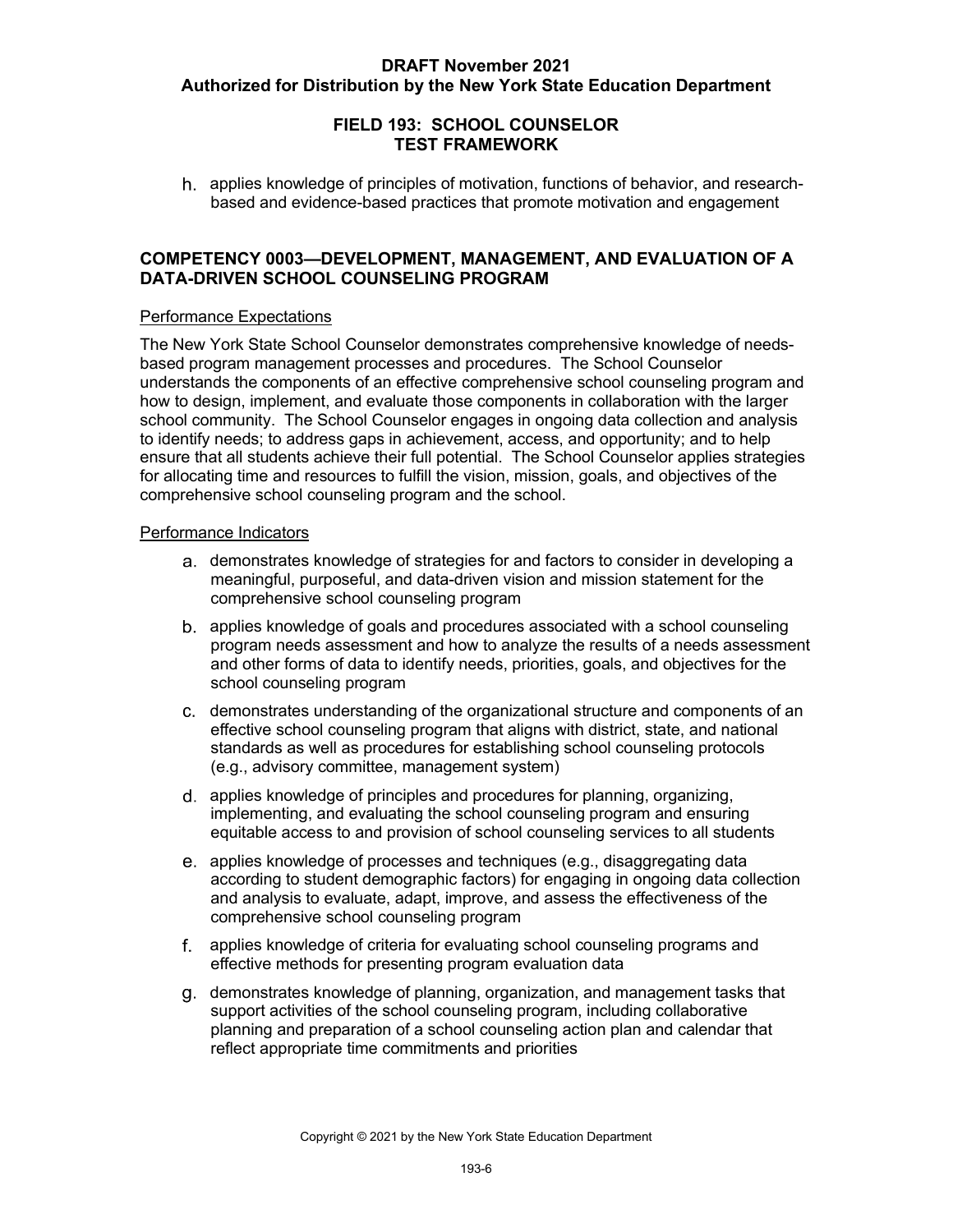#### **FIELD 193: SCHOOL COUNSELOR TEST FRAMEWORK**

#### **COMPETENCY 0004—ASSESSMENT AND INTERVENTION TO ADDRESS INDIVIDUAL, GROUP, AND SCHOOLWIDE NEEDS**

#### Performance Expectations

 strengths and needs of diverse groups of students. The School Counselor applies assessment and instructional best practices to design and implement an effective school counseling curriculum that supports all students in achieving their full potential in the academic, social-emotional, and college/career domains. The School Counselor uses and to design, implement, and evaluate interventions in collaboration with others. The barriers to student opportunity and success. The New York State School Counselor understands issues and procedures related to assessment and the use of a wide range of assessment methods and tools to identify the ongoing collection and analysis of data to identify individual, group, and schoolwide needs School Counselor acts as a change agent in the educational setting to address systemic

- demonstrates knowledge of the purposes and meaning of assessment historically, nonstandardized assessments and statistics (e.g., reliability, validity, scales of sociologically, and educationally and the basic concepts of standardized and measurement)
- applies knowledge of appropriate assessment strategies, tools, and methods, including the use of technology, that can be used to gather information and evaluate a student's academic, social-emotional, and college/career development and how to use assessment information to systematically identify students' strengths and needs
- demonstrates knowledge of the implications of various factors (e.g., age, gender identity, ethnicity, language, disability, culture) for assessment and evaluation; how to assess factors that influence students' academic, social-emotional, and college/career development; and how to analyze and interpret assessment information accurately and in a way that produces valid inferences and considers diversity
- differentiated instruction, assessment of student competency attainment, culturally relevant instruction, and classroom management as applied to the developmental d. demonstrates knowledge of curriculum design, lesson plan development, school counseling curriculum
- applies knowledge of instructional strategies, activities, and resources to promote students' acquisition of age-appropriate knowledge, skills, and abilities in the academic, social-emotional, and college/career domains
- applies knowledge of how to adapt, adjust, and diversify instructional methodologies in response to students' identified needs, abilities, preferences, and cultural backgrounds
- demonstrates knowledge of how to use various data to design, implement, and evaluate multi-tiered interventions, in collaboration with others, that are responsive to the needs of individuals, groups, and systems in the educational environment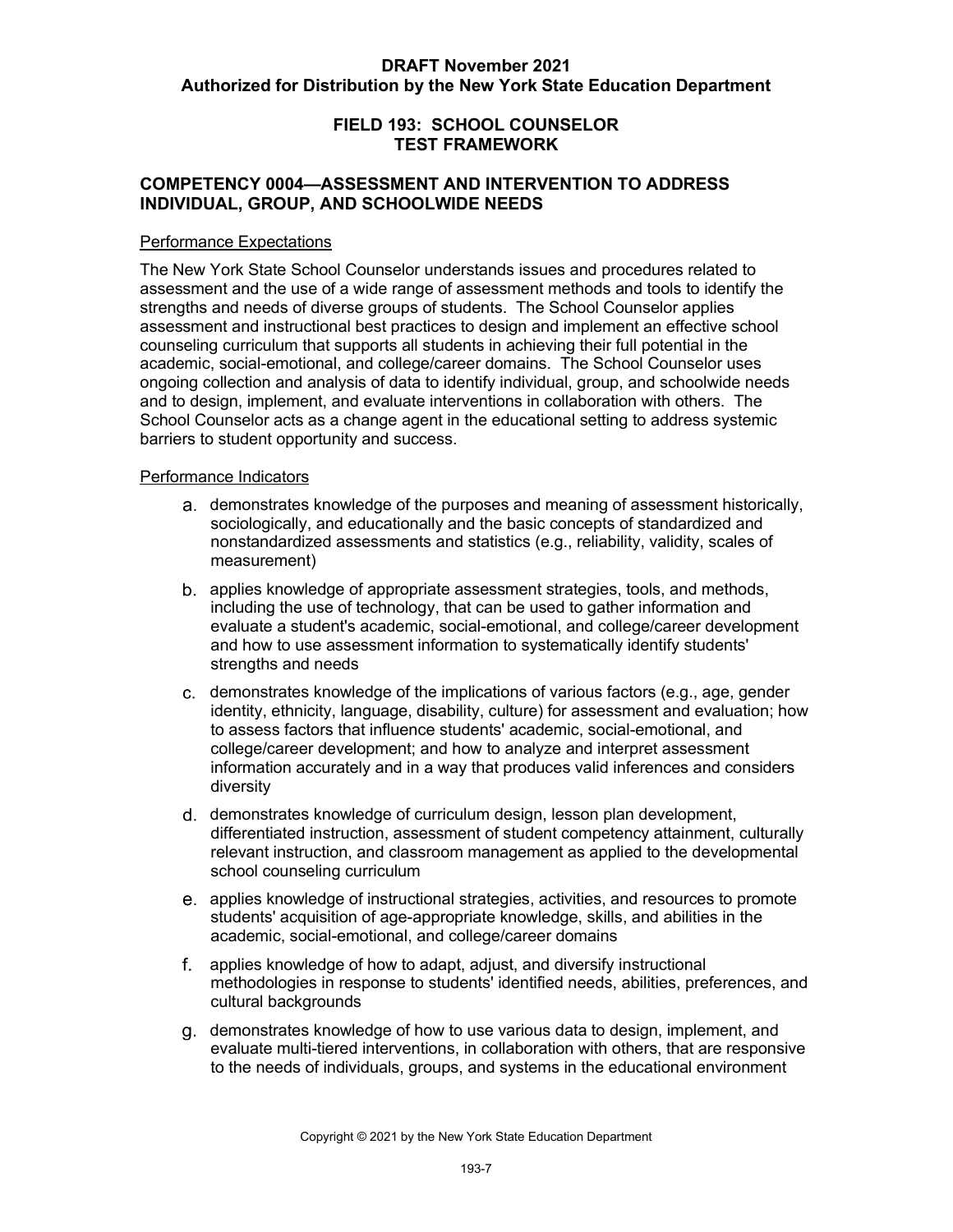## **FIELD 193: SCHOOL COUNSELOR TEST FRAMEWORK**

- implementing schoolwide programs that are informed by various data sources demonstrates knowledge of procedures for initiating, planning, designing, and
- measurable goals for students and schools and to implement interventions that i. demonstrates knowledge of how to use various forms of data to establish address identified areas for growth
- applies knowledge of the school counselor's role as a change agent in the educational setting and of systems support as a component of the comprehensive school counseling program, including the importance of participating on decisionmaking teams

#### **COMPETENCY 0005—INDIVIDUAL PLANNING TO PROMOTE COLLEGE AND CAREER READINESS**

#### Performance Expectations

 college readiness, and educational planning as a component of the comprehensive school counseling program in elementary school, middle school, and high school levels. The School Counselor applies theories and practices of career development to help all students recognize their strengths and interests, establish and monitor progress toward goals, and select coursework and educational paths consistent with their short- and long-term goals. making, exploring career options, and the use of appropriate resources and technologies to The New York State School Counselor understands the importance of career development, The School Counselor assists students in acquiring knowledge and skills related to decisionfacilitate career and postsecondary readiness.

- applicable to grade levels, the phases of career development (e.g., awareness, exploration, orientation, preparation), and strategies for promoting college and career readiness a. applies knowledge of career development theories, decision-making models
- applies knowledge of goals and objectives of career development programs at various grade levels and how to plan, organize, implement, and evaluate an of a diverse student population, including college and career counseling processes, techniques, resources, and tools integrated career development program across grade levels that meets the needs
- career planning, as a component of the comprehensive school counseling program development, college and career readiness, and social-emotional development for demonstrates knowledge of individual educational planning, including college and and how to provide individual advisement to students to enhance their academic all students in a K–12 setting
- demonstrates knowledge of systemic factors and procedures that influence academic placement and the provision of equitable opportunities for access to rigorous coursework for all students as well as how to apply strategies for advocating for equity and access in college and career readiness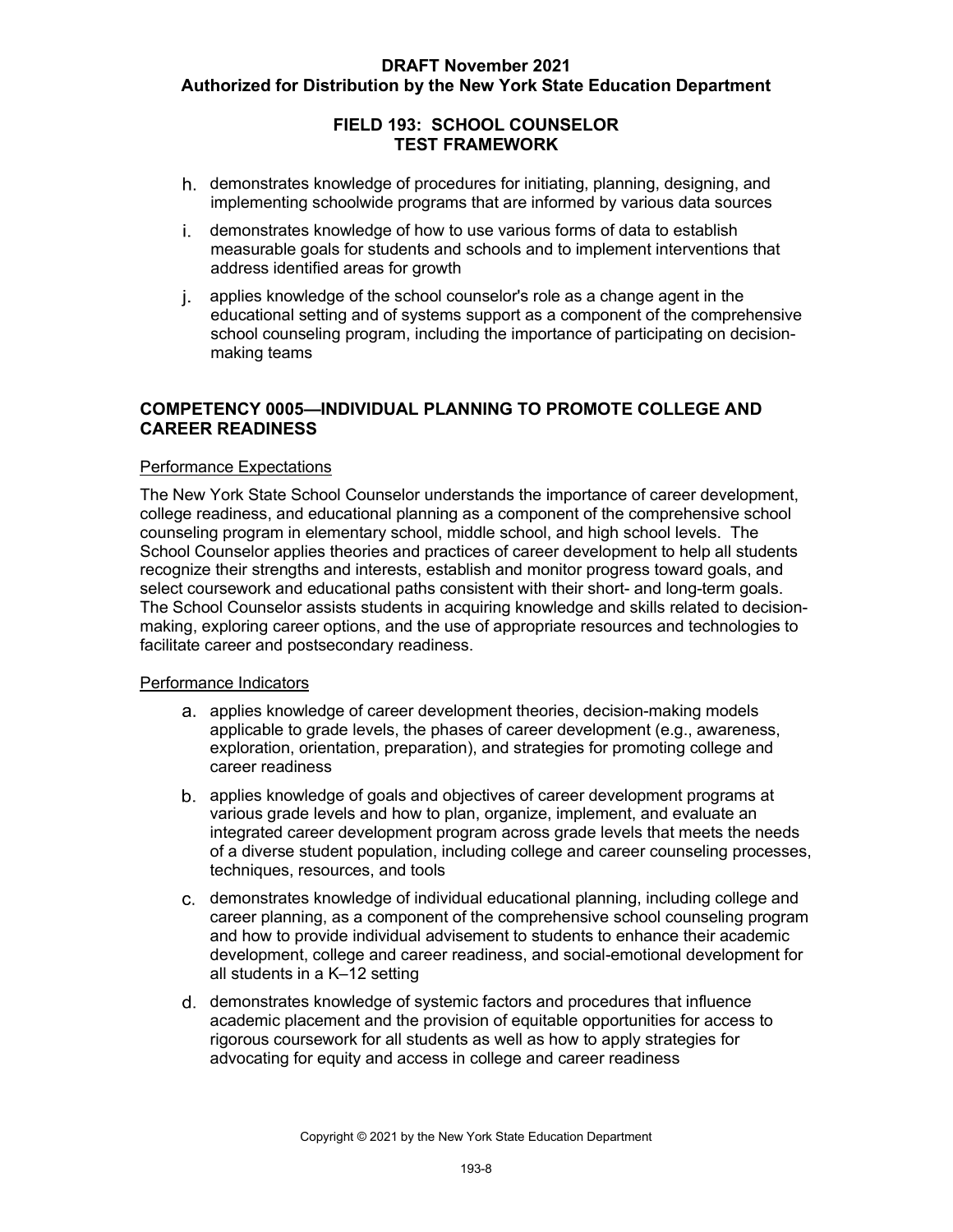## **FIELD 193: SCHOOL COUNSELOR TEST FRAMEWORK**

- short- and long-term goals, monitor progress toward goals and readiness for next level of study, and direct their learning applies knowledge of methods for helping all students establish age-appropriate
- level and graduation requirements, research postsecondary options, prepare for entrance examinations, meet admission requirements, and choose a postsecondary pathway applies knowledge of strategies and supports for helping all students fulfill grade-
- to postsecondary educational and career settings, including awareness of applies knowledge of strategies and procedures for supporting students' transition information sources and procedures related to postsecondary program application and how to seek financial assistance

## **COMPETENCY 0006—RESPONSIVE SERVICES AND CRISIS PREVENTION AND INTERVENTION**

#### Performance Expectations

 response and culturally responsive services. The School Counselor has a thorough understanding of the concept of resiliency and how to promote resiliency in individuals, of principles and procedures for developing, implementing, and evaluating individual, group, and schoolwide interventions that are linked to data and responsive to the diverse needs of the school community. School Counselors provide support and leadership in crisis situations and understand how to plan, implement, and mobilize resources in collaboration with others to address various crises. The School Counselor recognizes signs of mental health and The New York State School Counselor distinguishes between the various levels of crisis groups, families, and communities. The School Counselor has a comprehensive knowledge trauma-related responses and applies trauma-informed practices to respond effectively to the needs of individuals, groups, and the school.

- demonstrates knowledge of the continuum of prevention, intervention, and responsive services, including crisis response
- applies knowledge of how to design and implement preventive services for fostering resiliency and facilitating students' development of strategies for coping with stress, anxiety, and challenging life situations
- applies knowledge of theories and models of individual, cultural, family, and community resilience; methods for promoting mental health and wellness; and research-based and evidenced-based programs that promote school safety and violence prevention
- evaluating intervention plans within a multi-tiered system of supports; links interventions to assessment data; and considers various factors related to the use of data d. applies knowledge of principles and procedures for designing, implementing, and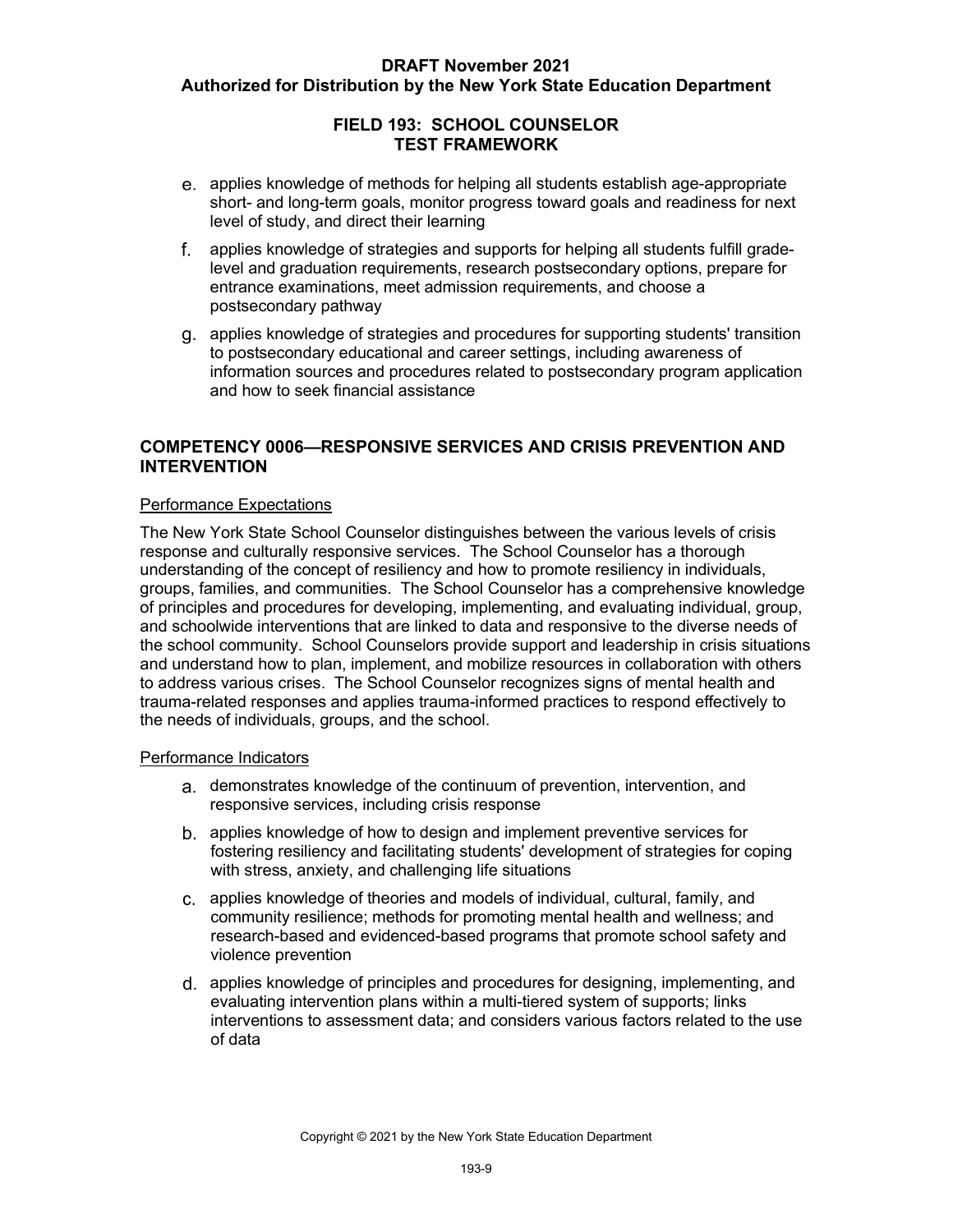## **FIELD 193: SCHOOL COUNSELOR TEST FRAMEWORK**

- identified individual, group, and schoolwide needs (e.g., related to suicide, public health crisis, or substance abuse) applies knowledge of the principles of crisis prevention, intervention, and postvention and methods for developing and implementing programs to address
- professionals and families in a crisis situation, and when to make referrals to demonstrates knowledge of how to provide support and leadership to the school and community in a crisis, how to involve appropriate school and community appropriate school and community resources
- related responses in children and adolescents and a variety of intervention skills demonstrates knowledge of signs and symptoms of mental health and traumaand trauma-informed practices to respond effectively to the needs of individuals and groups experiencing crises or other adverse childhood experiences

#### **COMPETENCY 0007—CONSULTATION AND COLLABORATION FOR A SUPPORTIVE SCHOOL ENVIRONMENT**

#### Performance Expectations

 collaborative relationships with internal and external stakeholders in promoting student success. The School Counselor has a comprehensive understanding of principles and is aware of systemic issues that affect their ability to fully implement their role and function. diverse groups, including advisory councils, school committees, student support teams, and multidisciplinary professionals. The School Counselor recognizes the importance of family engagement and collaboration in an educational process that supports students' academic The New York State School Counselor understands the importance of respectful and strategies for effective consultation and communication in various educational contexts and The School Counselor applies methods to promote effective collaboration within and across and social-emotional functioning and success.

- consultation, and collaboration in various formats (e.g., in-person, written, technology-based) with other stakeholders in the educational environment demonstrates knowledge of principles and strategies for effective communication,
- language proficiency and individuals with specialized needs b. recognizes components of and techniques for providing culturally responsive, school-based consultation and strategies for working respectfully and collaboratively with individuals from diverse cultural, ethnic, religious, and economic backgrounds, including individuals with varying levels of English
- external stakeholders and using data, resources, and technology to create a access, equity, and success for all students applies knowledge of strategies and processes for collaborating with internal and positive school climate and learning environments that promote educational
- demonstrates knowledge of methods for communicating with stakeholders to promote understanding of the professional school counselor's role and the comprehensive school counseling program's goals and services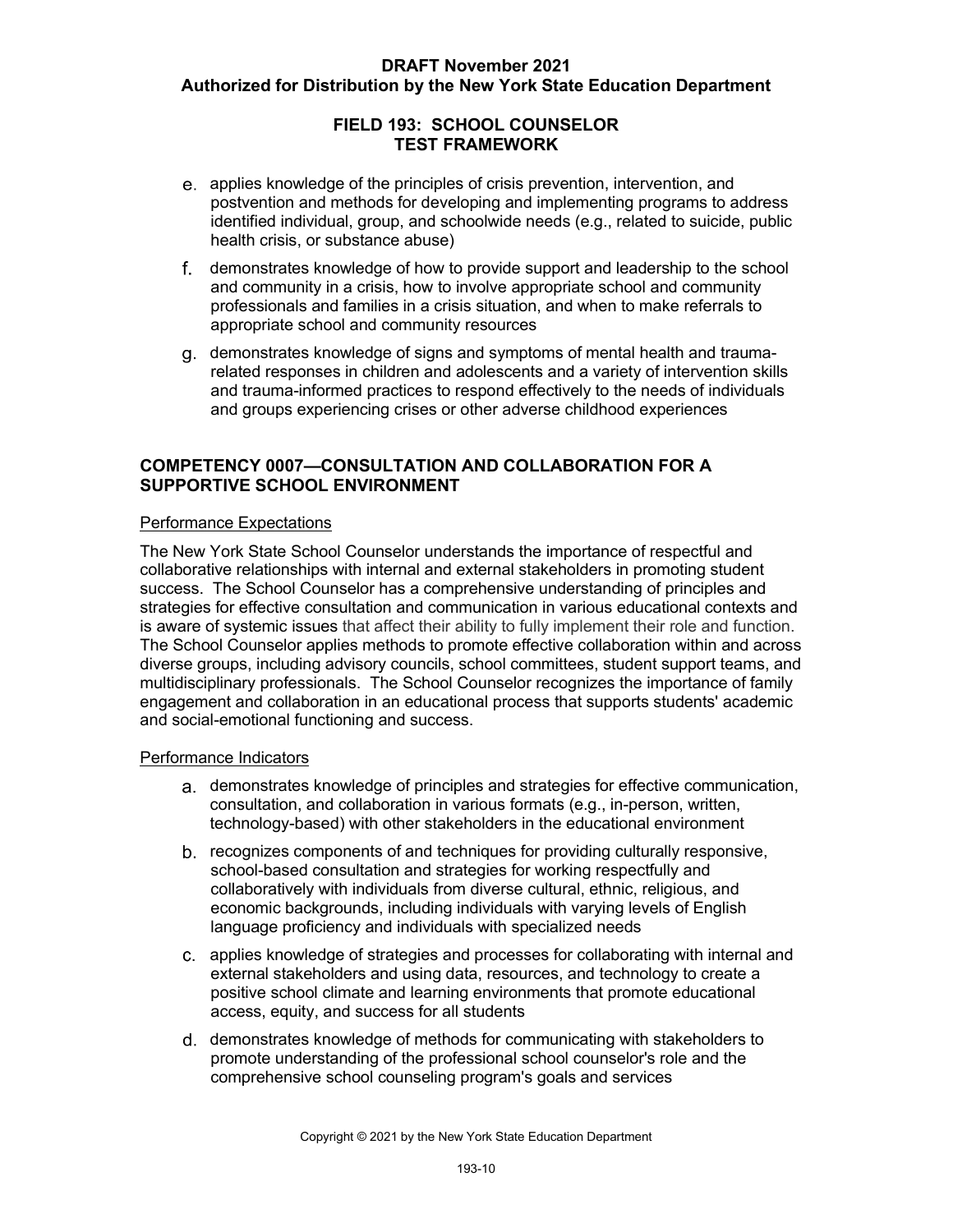## **FIELD 193: SCHOOL COUNSELOR TEST FRAMEWORK**

- and coordinating school, family, and community resources to make appropriate indemonstrates understanding of methods and procedures for identifying, accessing, school and/or out-of-school referrals
- the educational process in order to promote achievement and success for all applies knowledge of strategies and programs for facilitating family involvement in students
- diverse school counseling advisory committee, including techniques for building applies knowledge of skills and methods of engagement and collaboration with a consensus to improve the school counseling program
- colleagues as well as other educational and mental health professionals and other service providers demonstrates knowledge of the value of consulting with school counselor

## **COMPETENCY 0008—LEGAL, ETHICAL, AND PROFESSIONAL STANDARDS GUIDING SCHOOL COUNSELING**

#### Performance Expectations

 variety of educational contexts. The School Counselor follows an ethical decision-making model when faced with competing priorities and expectations. The School Counselor development, leadership, advocacy, and fairness and equity in the delivery of school counseling services. The School Counselor recognizes the importance of maintaining The New York State School Counselor has a deep understanding of the legal, ethical, and professional standards that guide school counseling and the School Counselor's actions in a understands how to apply professional standards related to self-assessment, professional awareness of personal perspectives and biases in providing responsive and equitable services to the school community and understands the boundaries of the School Counselor's role in various situations.

- demonstrates knowledge of federal, state, and local laws, regulations, rules, and responsibilities of school counselors (e.g., student and family rights, confidentiality, their application in various contexts policies related to the practice of school counseling, including the legal education of students with special educational needs, mandated reporting) and
- demonstrates knowledge of ethical standards for professional school counselors (e.g., American School Counselor Association Ethical Standards for School Counselors), their application in various school counseling contexts, and how to use the code of ethics as a guide for ethical decision making and resolution of conflict among competing expectations
- demonstrates knowledge of how to use self-assessment and self-advocacy, professional relationships and consultation, and continuing education for personal growth and to improve professional practice and outcomes for all students
- applies knowledge of strategies for articulating, modeling, and advocating for an appropriate school counselor identity and the school counseling program